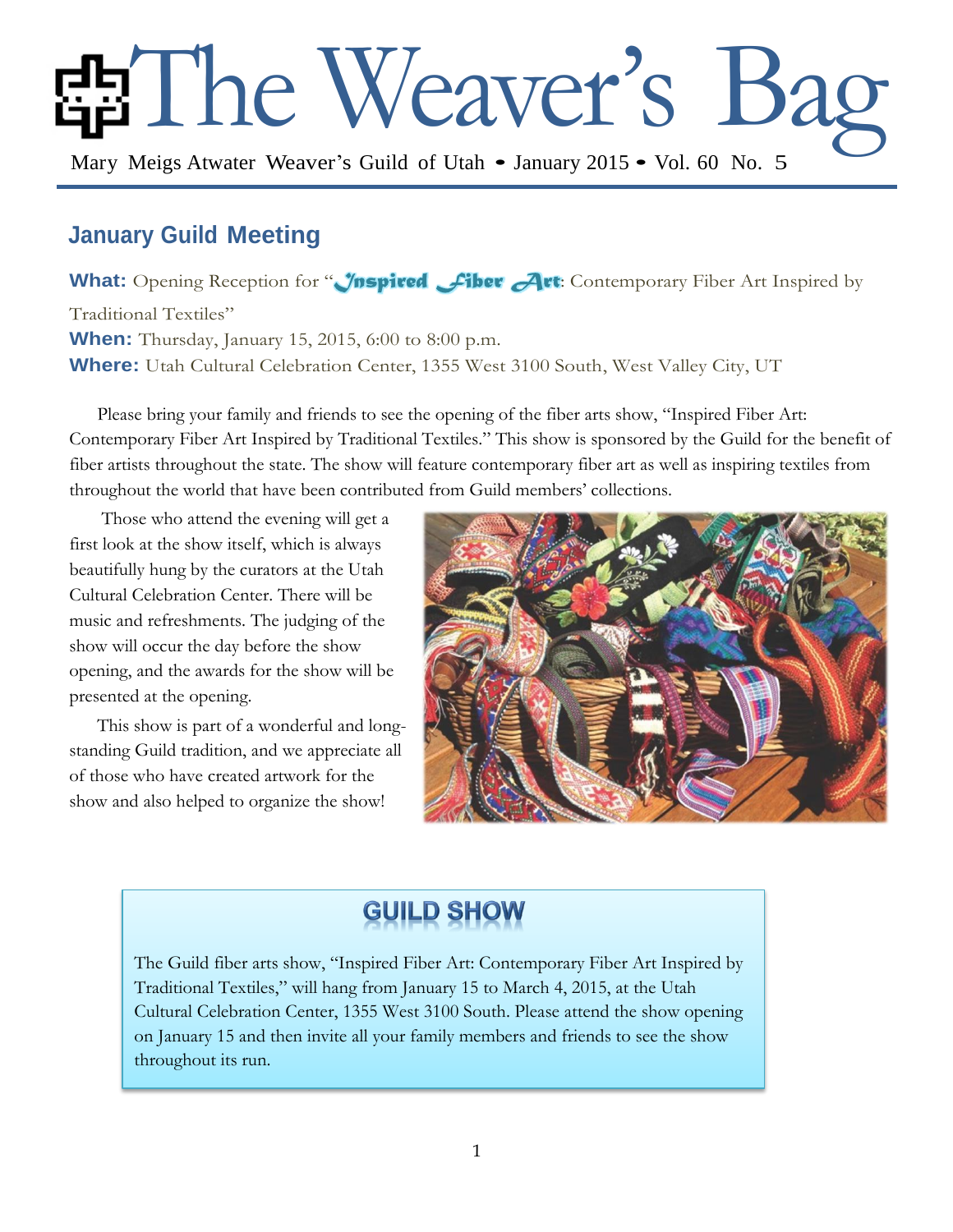# **President's Message**

*Happy New Year, Weavers!!*



*How did the Holidays treat everybody? I know you are all good weavers and am sure Santa had you all on the nice list.*

*Hopefully everyone has had time to weave up some beautiful textile magic for our upcoming show—Inspired Fiber Art: Contemporary Fiber Art Inspired by Traditional Textiles. I can't wait to see the diversity and creativity of the fiber artists who participate. It is so inspiring to see and share creative ideas.* 

*Looking forward to seeing everyone at the show opening on January 15th! Happy weaving, Sonya* ◆

# **Second January (AKA February) Guild Meeting**

**What:** "Swedish Weaving and Swedish Looms," by Joanne Hall

**When:** January 22, 2015, 6:30 p.m.

**Where:** Utah Cultural Celebration Center, 1355 West 3100 South



This January is an unusual time for the Guild. We wanted all of you to attend the show opening, so it is the January Guild meeting. But we also wanted all of you to hear Joanne Hall, a nationally known weaver who will be teaching a three-day workshop on Swedish weaving. And she is here is January! So we are having our February Guild meeting in January. Be sure to come! The meeting will be held in the same room as the workshop, so those who attend the meeting will be able to see the work of the first day of the workshop.

Joanne will start with some basic information about types of Swedish looms, weaving accessories and their vocabulary. She will include information about warping methods commonly used in Sweden. She will talk about how weavers in Sweden learn to weave and about the weaves that are popular among Swedish weavers. She attended the VAV conference last month in Umea, Sweden, and saw many nice exhibits there. She will bring some items of Swedish weaving to show and discuss.

Joanne is an expert in Swedish weaving, and we are very fortunate to have her for this evening, when we can learn so much about the wonderful heritage of Swedish weaving.



Here is Joanne Hall's fiber biography:

- Master's in textile design from the University of Minnesota
- Assistant professor, University of Montana and Cal Poly
- Chair of HGA's certificates of Excellence in Handweaving, 1979–1983

• Instructor of drawloom weaving, tapestry weaving, Swedish weaves, Swedish art weaves, Swedish rag rug weaving, 4-shaft pattern weaves (for example, overshot), band weaving, rigid heddle weaving, warping the loom and beginning weaving

• Over 40 years' experience in teaching weaving classes for guilds, art centers, weaving shops, folk schools, universities, and in my studio. The most recent classes I taught were at Convergence 2014.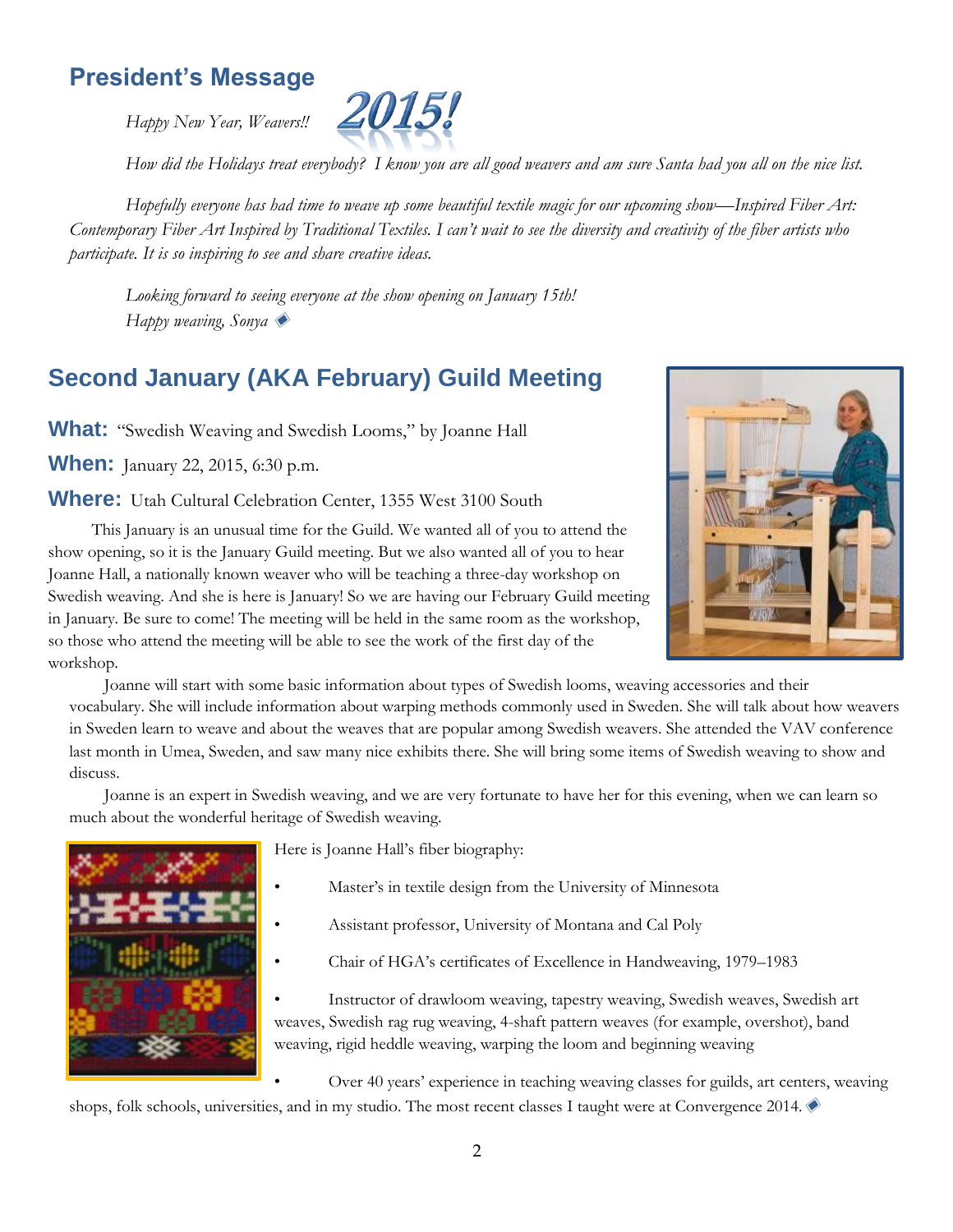# **Summary of December Guild Meeting**

Our Guild Christmas Party was held on December 18, 2014, at Mimi Rodes's beautiful home. Once again, it was a wonderful gettogether. It is great to just be there to talk and enjoy each other's company. First of all, many thanks to Mimi for again opening her home to us; it is a wonderful space to share our friendships. The food was very good (even better with the company we were sharing), and we got to have fun exchanging our gifts. Each year we have fun bringing and giving a little of ourselves to our friends. I was amazed when I got home by how late we had stayed—we all had so much fun that it was hard to say good-bye and leave. Thanks to all of you for a wonderful time.

◈ *Deanna Baugh*

*Editor's note: A southwest Utah branch of the Guild has been formed and they meet the first Monday of the month at the Washington Branch of the Washington County Library System. Watch for more information on the Yahoo list and in next month's newsletter.*

19000000000000000

# **The Bulletin Study Group**

The new study group on Mary Atwater and her Shuttle-Craft Bulletins will hold its first meeting on February 12, Thursday, 7 pm at Sonya Campana's house.

Please come with your ideas as to how we will proceed. There are the bulletins to review, and there is the possibility to incorporate weaving for those interested. We can warp a loom and weave samples of the weaving described in the Shuttle-Craft Bulletins. A sample can be put into a binder for our archive. This can also be like a book group, where we read the bulletins and discuss what we learned. In this way Mary can be amongst us again,

and we can learn from her. We find anytime we get together with weaving friends, our brains light up with inspiration, and that is a good thing. We want to keep the premise simple and the goal of learning about weaving above all.

Sonya's address is: 8407 Dynasty Way, Cottonwood Heights. Directions: from North or South: Head toward Big Cottonwood Canyon and get on Wasatch Blvd headed south.

Go past Big Cottonwood, and drive through 2 more lights, turning left onto Kingshill Dr. after 2nd light. You are heading East now.

Take the first right, Dynasty Way and my home is the 4th on the left. Call if you need help finding her house: 801-733-5888.

◈ *Sonya Campana and Maureen Wilson*

# **Fiber Arts Roundup**

ST GEORGE WEAVER'S SHOW March 6 – 27, 2015 Red Cliffs Gallery Lobby City Commons, 200 East. St George, UT.

INTERWEAVE YARN FEST April 16 to April 19, 2015 Embassy Suites Loveland—Hotel, Spa & Conference **Center** 4705 Clydesdale Pkwy Loveland, CO http://www.interweaveyarnfest.com/

#### INTERMOUNTAIN WEAVER'S

CONFERENCE - Try Something New July 23-26, 2015, Fort Lewis College, Durango, CO Registration begins February 1, 2015 for IWC members [www.intermountainweavers.org](http://www.intermountainweavers.org/)

#### ◈ *Jill Dahle*

(To contribute to the "Fiber Arts Roundup," send information to Jill Dahle pjdahle@msn.com.)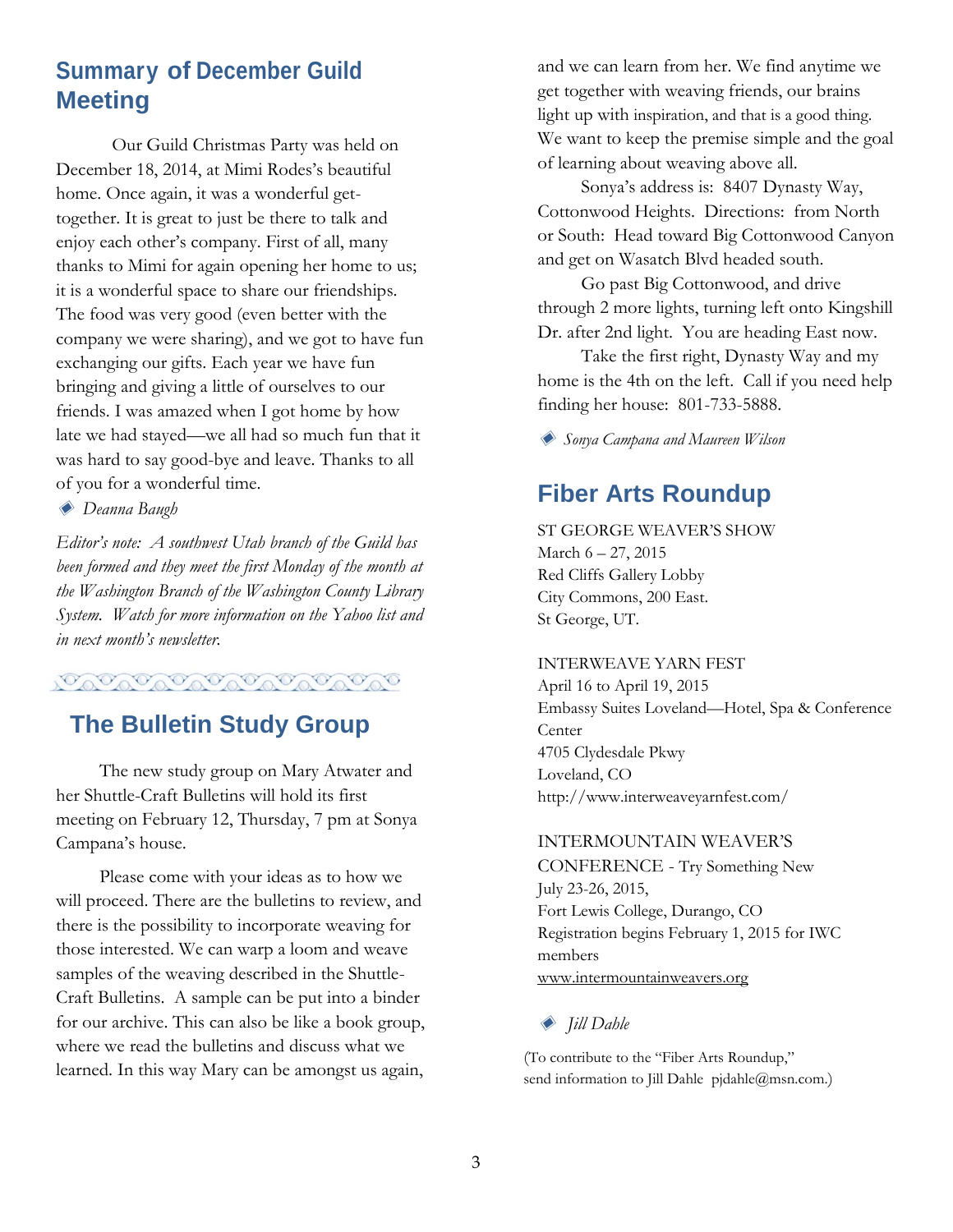# **Spotlight on Karna Petuskey: Weaving into Retirement**

It was upon her retirement in 1986 when Karna Petuskey picked up the shuttle. Fast forward 28 years, and Karna's living room is graced by a large Louet computer-controlled Dobby loom, and she has wide experience using a large variety of weave structures. At the time she purchased this large and beautiful loom, the major choices were between the AVL and the Louet. A chance observation while at Convergence in Portland OR showed that many people were selling used AVL looms - which just might mean that Louet owners were happier. And from my observations, Karna and her loom have been great partners.

Karna especially likes fine yarns and complex patterns, which she tends to first work out on her Schacht Mighty Wolf, and then programs for her dobby loom. Perhaps her most loved weave structure is twill, and she spent a year developing new twill designs. She has woven yardage which she used to make clothes. Inspiration comes largely from the beautiful photographs in weaving magazines.

Karna views weaving not as a solitary activity, but instead, with the guild, is an important social venue, and Karna has enjoyed the diverse friendships with its many members. She enjoys the guild shows, and believes that the new venue, Utah Cultural Celebration Center, does an effective job of bringing weaving to the public.



◈ *Leslie Sieburth*

# **10-Minute-a-Day Weaving Challenge for 2015**

At our Guild Christmas party, Kathleen McMaster mentioned that she had been impressed by a statement made by Bonnie Tarses. Bonnie told the workshop participants that she tried to weave at least 10 minutes each day. After the workshop, Kathleen accepted this challenge in her own life and found that it has been a great help to her.

So we are giving this challenge to the Guild for 2015. Try weaving (or doing some type of fiber art) for at least 10 minutes each day. We will ask Guild members to share their experiences with this challenge and will report the experiences in the newsletter.

Kathleen McMaster reported that she often felt she didn't have time to weave but was willing to try it for 10 minutes. When she did, she found that this time often expanded, and she definitely got more weaving done.

Leslie Sieburth reported that she accepted the challenge just before Christmas. It coincided with her finally having a room for her loom that is heated and sunny, but she attributes the 10-minutes-a-day to her actually getting half a dishtowel woven over the past week.

I have found that with working full-time and having a busy life, I often have time to start weaving about 9:30 p.m., and that always seems way too late and I am way too tired. I have found that I will sit down for 10 minutes, however, and I am also getting more weaving done.

We will have more reports later, including from Kathleen and Leslie, since I have just summarized what I heard from them. But we wanted all of you to get started if you are interested. Happy weaving in 2015!

◈ *Susan Hainsworth*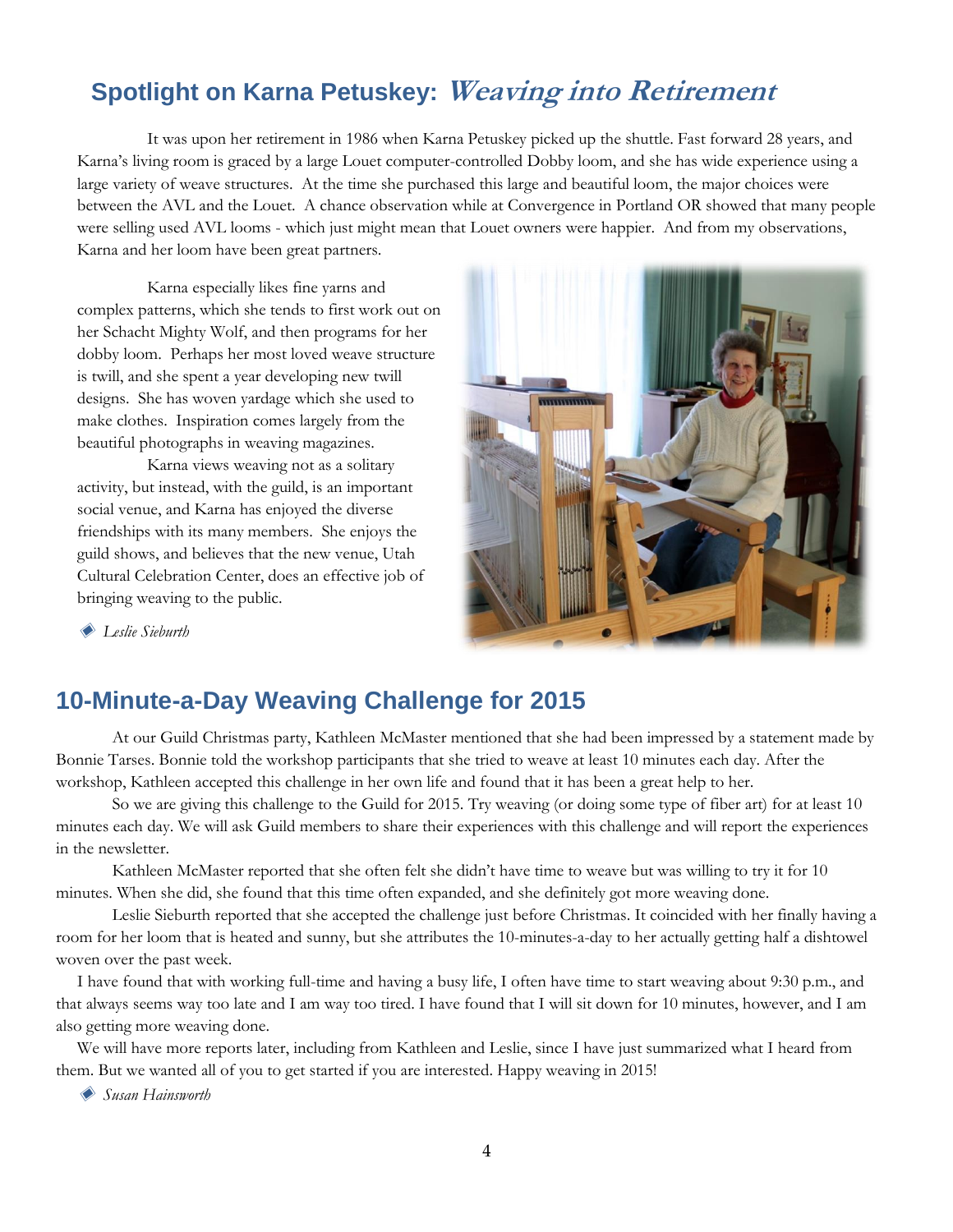# **The Shuttlecraft Bulletin; Weaving for Curtains**

There are 6 Bulletins covered in this article: April 1926 (#19), February 1929 (#53), April 1931, May 1932, March 1933, and July 1934. From the number of issues covering the topic, weaving for draperies and curtains was in demand by the Shuttlecraft Guild members.

There are many reasons for weaving your own curtains and drapes-you can make them to fit your windows exactly. Curtains soften the lines of windows, bring harmony to a room's décor, they block or allow light in as desired, and provide privacy. They do not have to be elaborate; cotton is recommended for an informal look in bedrooms or morning rooms, and linen, silk or rayon for a more formal look in a dining or living room. Mary M. Atwater called weaving curtains one of the most interesting and difficult problems.

Design considerations for curtains include the size and shape of the room and windows, number of windows, the use of the room and limitations of one's loom. Curtains can improve the size and dimension of a window. For casement windows or in a low ceiling room, vertical stripes, with a plain color weft is recommended. For tall narrow windows, a series of horizontal stripes are recommended.

There are two parts considered for window coverings: 1, a thin, or openwork "scrim" curtain over the glass, referred to by Mary as "glass curtains" and 2, side draperies and a valence over the top of heavier material-this a classic combination.

For the glass curtains, recommended yarns are Egyptian cotton (24/3 - 20/2 cotton is described as not strong enough to wear well in a loose weave), or fine linen, such as 40/2 set at 20 epi. Weave structures commonly used for these curtains include twills, gooseye, Bronson and lace weaves-a more recent curtain pattern is in the 2009 Nov/Dec *Handwoven*: *A Lacy Linen Curtain in Spot Bronson Blocks*. The use of a border or patterns in pickup at the bottom or distributed throughout the length of the window, depending on the window dimensions is an option. Borders may also be formed by beating heavier for a specific width. A wide border with several narrower bands on either side of it is considered attractive. Mary does not recommend overshot on glass curtains, as they are not attractive with the light shining through.

With openwork weave, an even, consistent beat is essential. A strip of paper to measure the window height and the placement and width of borders to get the correct dimensions and to match curtain length is recommended. The weaves for these curtains should be done in the same warp and weft.

For the side draperies and valence, the weave structures are more varied and include plainweave, basketweave, waffle, Bronson, or double weave, with pickup. Several Finnweave diagrams are given in the 1934 issue, for example.

The use of color is recommended here; the number of colors to be used depends on the style of the room furnishings. Other weave structures offered include overshot and Summer and Winter, although Mary believed that the emphasis in the fabric for the drapes should be on color and texture, rather than pattern. Materials recommended for these are also more varied. Examples such as a Shetland warp and rayon weft, or an Egyptian cotton warp and wool pattern weft are given.

 In 1931, drafts for Ms and Os, crackle and a description of a series of pickup figures done in bands, using bright colors, described as in the "Spanish Manner" are given.

The most intriguing design to me is one recommended

for windows on the street or that come almost to the floor, in the 1933 issue. It is in Bronson and lace weaves, recommended for linen and has an opaque section in the lower portion and a more open lace weave nearer the top shown here.



And to close, here is an image of a woven side drape that offers another design option.